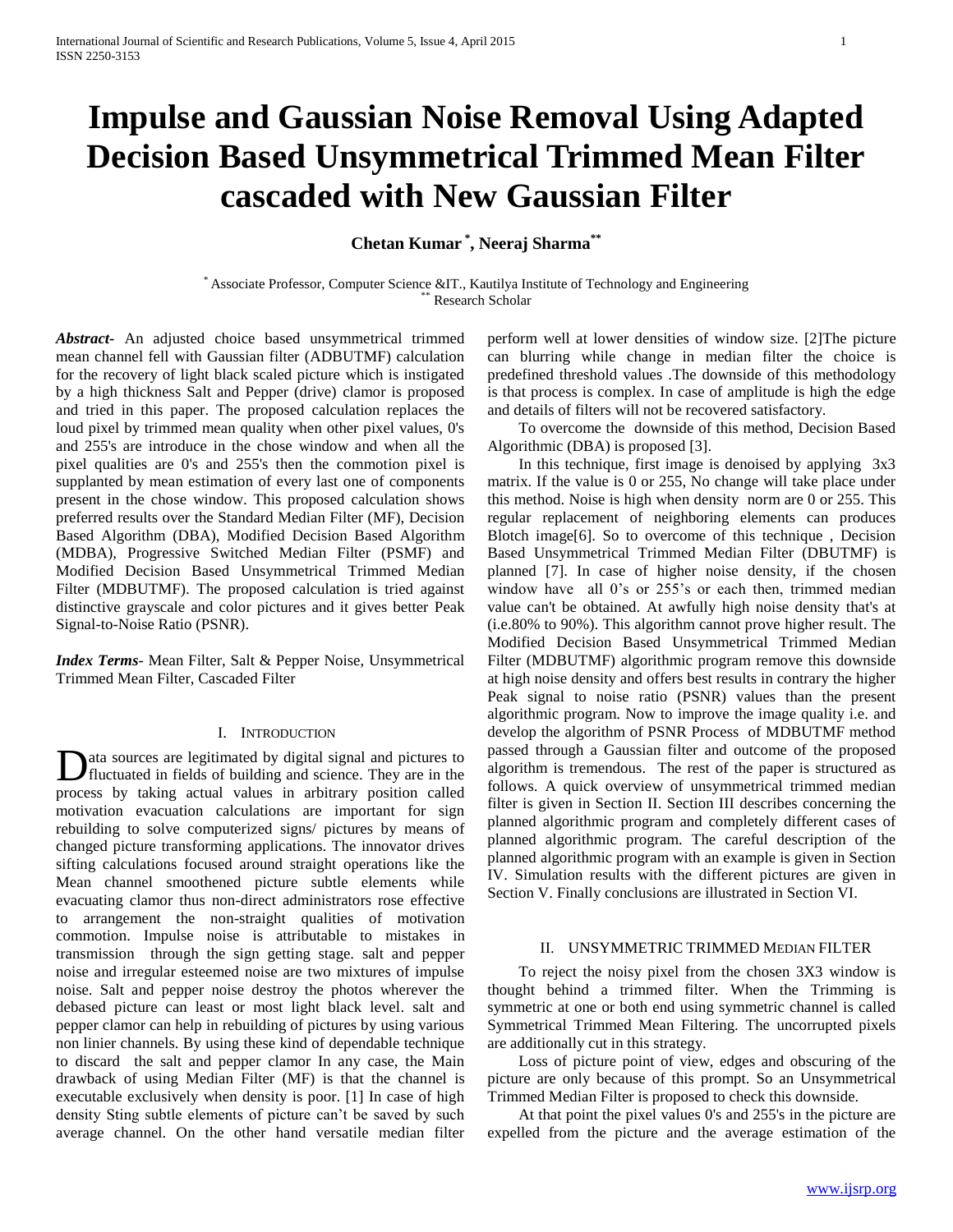remaining pixels is taken. To supplant the uproarious pixel, This average quality is utilized. So Actually This channel is called trimmed average channel that the pixel values 0's and 255's are expelled from the chose window. This system uproots clamor in preferred path over the ATMF.

#### III. PROPOSED ALGORITHM

 The formation of the tainted pictures by first disappearing the Salt and Pepper contamination when Gaussian (ADBUTMF) method cascaded with the adapted decision based unsymmetrical trimmed mean filter. The handling pixel is checked whether it is uproarious or boisterous free. That is, if the transforming pixel lies in the middle of maximum and minimum gray level values then it is noise free pixel, it is left unaltered or intact. In the event that the handling pixel takes the most extreme or least gray level then it is boisterous pixel which is prepared by . The steps of the proposed algorithm are clarified as takes after.

# ALGORITHM

 Step 1: A 3\*3 two dimensional window is selected as processing window and consider the pixel being modified is Xij

 Step 2: If then is an uncorrupted pixel and its value is left unchanged. This is discussed in Case III) of Section IV.

 Step 3: If more than one pixel is a corrupted pixel in the selected window then two cases are possible as given in Case i) and ii).

 Case i): If the selected window carry, all the pixel values as 0's and 255's. than increase the window size 4X4 and find non zeros and 255 value. and save this value to replace Xij of the element of window.

 Case ii): If the selected window contains not all elements as 0's and 255's. Then eliminate 255's and 0's and find the mean value of the remaining elements. Replace Xij with the mean value.

 Step 4: Repeat steps 1 to 3 until all the pixels in the entire image are processed. The pictorial representation of each case of the proposed algorithm is shown in Fig. 1. The detailed description of each case of the flow chart shown in Fig. 1 is illustrated through an example in Section IV.

#### IV. ILLUSTRATION OF THE PROPOSED ALGORITHM

 Each and every pixel element of the image under observation is performed replacement with, if necessary each and every pixel image is interchange with salt and pepper noise. Required cases are shown in this Section. If the processing pixel is noisy and all other pixel elements are 0's or 255's is shown in Case I). If the noisy pixel is processing than all the other pixel elements are O's or 255's as Explained in Case ii) If noisy pixel is not processing pixel than its value lies between O' to 255 as explained in Case iii).

 Case i): Processing & neighboring pixel selected by the window contains salt & pepper noise as contains all pixel values that add salt & pepper noise to the image so the windows size is increased and search out if any non 0's or 255 is present to interchange the processing pixel.

| 0            | 255                   | 0                                          |
|--------------|-----------------------|--------------------------------------------|
| 0            | $\langle 255 \rangle$ |                                            |
| $\sqrt{255}$ | 0                     | $\begin{bmatrix} 255 \\ 255 \end{bmatrix}$ |

where "255" is processing pixel, i.e  $(2,2)$ .



Figure 1: Flow Chart of Proposed Methodology

 In the surrounding window all the elements are O's and 255's. The mean value is again noisy if it will be either 0 or 255. So the size of window is increased to solve this problem i.e. 4 x 4 then interchange the processing pixel with that value which is non zero and 205 to check it or the mean of the selected 3 x 3 window is calculated if the expanded window is noisy and the mean value replace the processing pixel.

*Case ii)*: If processing pixel and neighboring pixel selected by the salt or pepper noise as contains some pixels values. Here processing pixel is 'O' i.e. from the selected window, the salt and pepper noise is removed.

|                                                 | 90                  | $\cup$ |  |  |
|-------------------------------------------------|---------------------|--------|--|--|
| 120                                             | $\langle 0 \rangle$ | 255    |  |  |
| $\begin{bmatrix} 78 \\ 120 \\ 97 \end{bmatrix}$ | 255                 | 73     |  |  |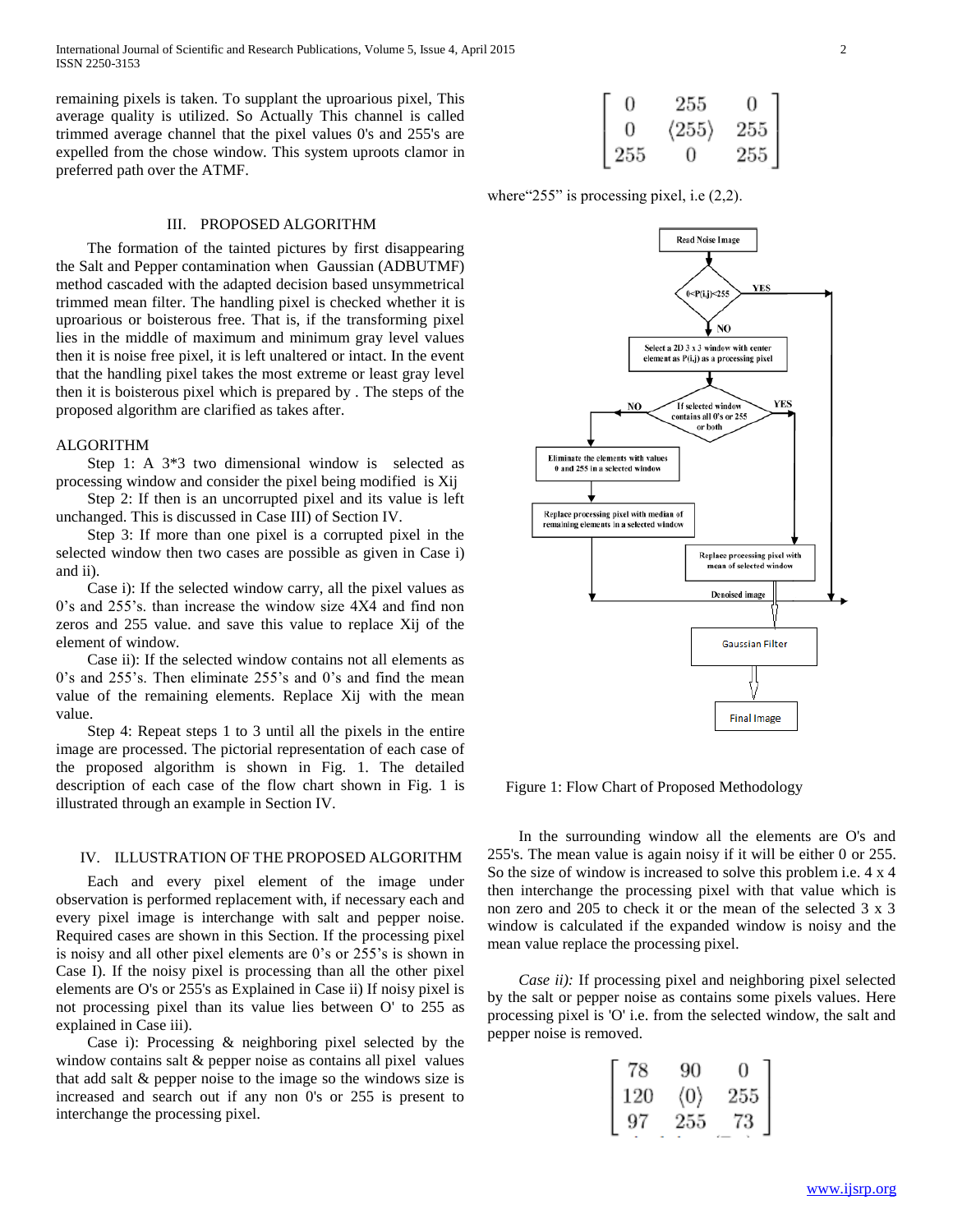Where "0" is processing pixel, i.e. So it is elimination of O's and 255' s. (78, 90, 0 120 0 255 97 255 73) is the I D array of the above matrix. The pixel value of selected window will be (78, 90, 120, 97 73) if O's and 255' s is removed. So 91 is mean value, Although the processing pixel is replaced by 91.

 *Case iii):* Further processing does not required by selected window as it contains a noise free pixel as a processing pixel.

 For example: It is noise free pixel as the processing pixel is 90. The processing pixel is 90. It does not need further processing because 90 is a noise free pixel.

|                                              | 67                   | 70 |  |  |
|----------------------------------------------|----------------------|----|--|--|
|                                              | $\langle 90 \rangle$ | 79 |  |  |
| $\begin{bmatrix} 43 \ 55 \ 85 \end{bmatrix}$ | 81                   | 66 |  |  |

 Where "90" is processing pixel. Since "90" is a noise free pixel it does not require further Processing.

## V. SIMULATED RESULTS

When applying algorithm is tested and compared with the previous results and parameters corresponding values then the final image received. Noise is differ from 10% to 90%. The

PSNR measures Pinioning performances quantitatively as defined in

$$
\prod_{(1)}^{(1)}
$$

$$
PSNR\ in\ dB = 10\log_{10}\left(\frac{255^2}{MSE}\right) \tag{1}
$$
\n
$$
MSE = \frac{\sum_{i}\sum_{j}\left(Y(i,j) - \hat{Y}(i,j)\right)^2}{M \times N} \tag{2}
$$

 where MSE stands for mean square error, MXN is size of the image, Y represents the original image, bar  $y(i,j)$ denotes the denoised image. Ŷ

**Table: PSNR of proposed and existing algorithm at 10% to 90% noise density.**

| Noise in % | PSNR in DB |       |       |       |       |         |          |  |  |
|------------|------------|-------|-------|-------|-------|---------|----------|--|--|
|            | MF         | AMF   | PSMF  | DBA   | MDBA  | MDBUTMF | CASCADED |  |  |
| 10         | 26.34      | 28.43 | 30.22 | 36.4  | 36.94 | 37.91   | 37.03    |  |  |
| 20         | 25.66      | 27.40 | 28.39 | 32.9  | 32.69 | 34.78   | 34.23    |  |  |
| 30         | 21.86      | 26.11 | 25.52 | 30.15 | 30.41 | 32.29   | 33.05    |  |  |
| 40         | 18.21      | 24.40 | 22.49 | 28.49 | 28.49 | 30.32   | 31.91    |  |  |
| 50         | 15.04      | 23.36 | 19.13 | 26.41 | 26.52 | 28.18   | 30.93    |  |  |
| 60         | 11.08      | 20.60 | 12.10 | 24.83 | 24.41 | 26.43   | 29.77    |  |  |
| 70         | 9.93       | 15.25 | 9.84  | 22.64 | 22.47 | 24.30   | 28.89    |  |  |
| 80         | 8.68       | 10.31 | 8.02  | 20.32 | 20.44 | 21.70   | 28.19    |  |  |
| 90         | 6.65       | 7.93  | 6.57  | 17.14 | 17.56 | 18.40   | 28.13    |  |  |

 The PSNR values of the proposed algorithm are compared against the existing algorithms by varying the noise density from 10% to 90% and are shown in the table above, the existing algorithms are compared opposite the PSNR values of the proposed algorithm. From the above table it is proved that cascaded Gaussian's performance is better than the existing algorithms at both low high noise densities

 The qualitative analysis of the proposed algorithm against the existing algorithms at different noise densities for Baboon image is shown in Fig. below. In this figure, the first column represents the processed image using MF at 80% and 90% noise densities. Subsequent columns represent.The processed images for AMF, PSMF, DBA, MDBA, MDBUT MF and cascaded Gaussian are represented by the subsequent columns.The proposed algorithm is tested against images namely Baboon and Lena..images 10% salt pepper noise corrupts these images. In the figure below. The PSNR values of these images using different algorithms are given in Figure below. From the figure, it can be made out that the Cascaded Gaussian provides better PSNR values irrespective of the nature of the input image.

 To Process the color images which are spoiled by salt and pepper noise is also used in the cascaded Gaussian. The color image of Baboon is taken into account.. In Fig. below, the first column represents The processed image is represented by the first column using MF at 80% and 90% noise densities. Subsequent columns represent The processed images are represented by subsequent columns for PSMF, DBA, MDBA and MDBUTMF.

 From the figure, it is possible to observe that the quality of the restored image using proposed algorithm is better than the quality of the restored image using existing algorithms.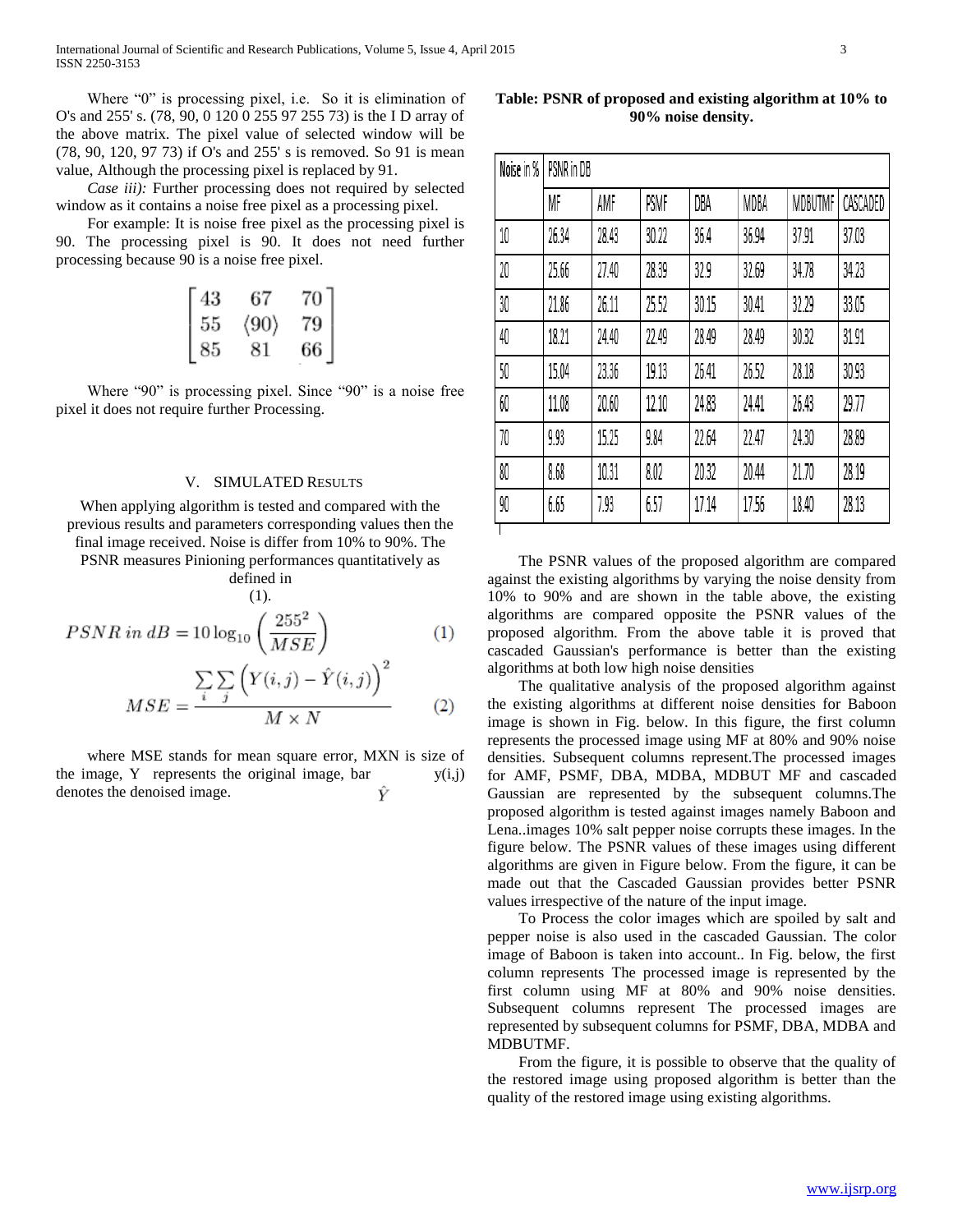

 Figure 2:Results of different algorithms for Baboon image. (a) O/p of Median Filter. (b) O/p of Adaptive MF. (c) O/p of Progressive Switching MF. (d) O/p of Decision Based Algo. (e) Output of Modified DBA. (f) Output of MDBA-UTMF (g) Output of Cascaded Gaussian. Row 1 and Row 2 show processed results of various algorithms for image corrupted by 80% and 90% noise densities, respectively.



Fig. Original Image



**Figure 3: Result of the Algorithm on Lena Image with different Noise inputs (a) 60% (b) 70% (c) 80% (d) 90%**